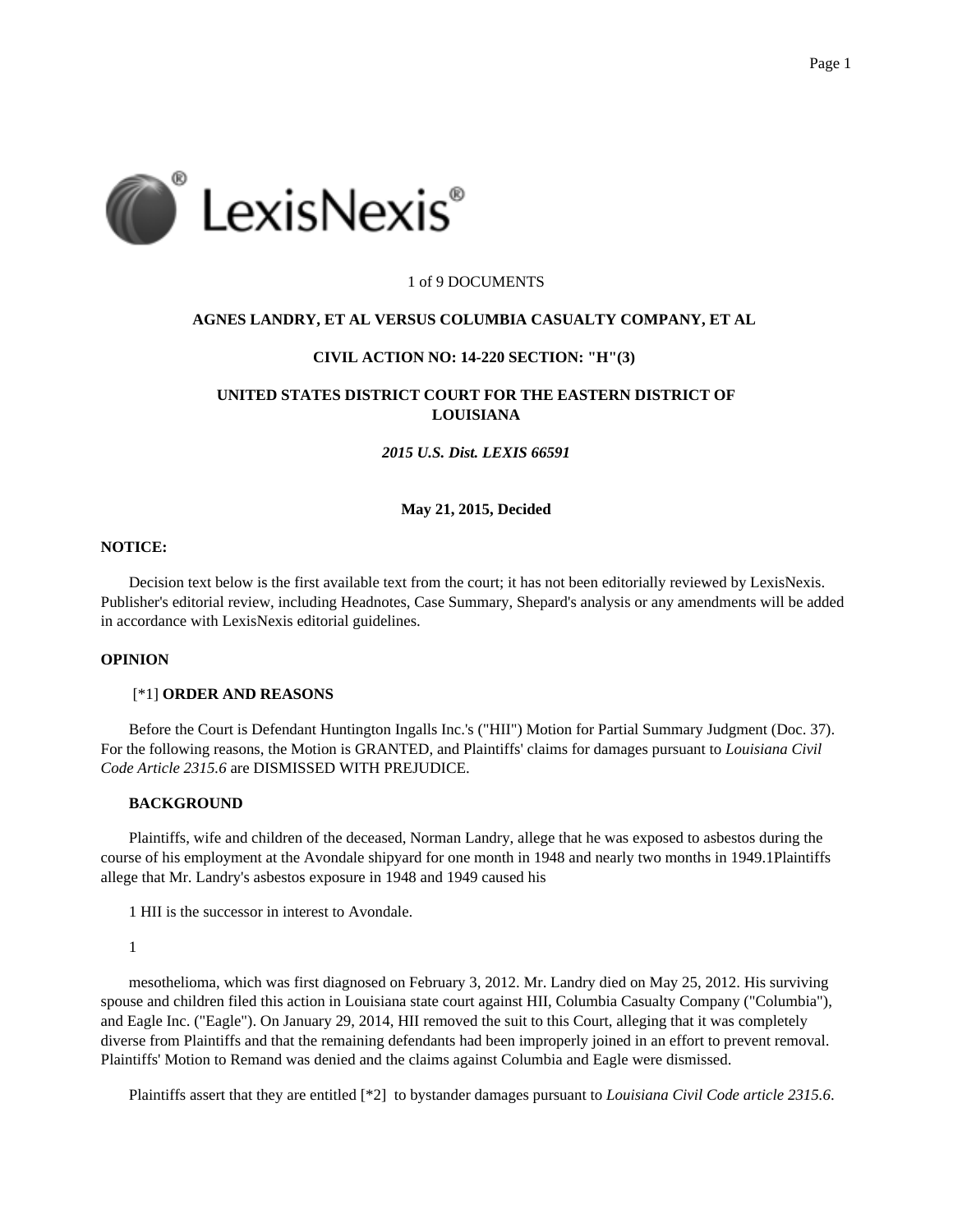Defendant contends that Plaintiffs are not entitled to these damages under Louisiana law.

### **LEGAL STANDARD**

Summary judgment is appropriate "if the pleadings, depositions, answers to interrogatories, and admissions on file, together with affidavits, if any, show that there is no genuine issue as to any material fact and that the moving party is entitled to a judgment as a matter of law."2A genuine issue of fact exists only "if the evidence is such that a reasonable jury could return a verdict for the nonmoving party."3

In determining whether the movant is entitled to summary judgment, the Court views facts in the light most favorable to the non-movant and draws all

2 *Fed. R. Civ. P. 56(c)* (2012).

3 *Anderson v. Liberty Lobby, Inc., 477 U.S. 242, 248 (1986)*.

2

reasonable inferences in his favor.4"If the moving party meets the initial burden of showing that there is no genuine issue of material fact, the burden shifts to the non-moving party to produce evidence or designate specific facts showing the existence of a genuine issue for trial."5Summary judgment is appropriate if the non-movant "fails to make a showing sufficient to establish the existence of an element essential to that party's case."6 "In response to a properly supported [ $*3$ ] motion for summary judgment, the non-movant must identify specific evidence in the record and articulate the manner in which that evidence supports that party's claim, and such evidence must be sufficient to sustain a finding in favor of the non-movant on all issues as to which the non-movant would bear the burden of proof at trial."7"We do not . . . in the absence of any proof, assume that the nonmoving party could or would prove the necessary facts."8Additionally, "[t]he mere argued existence of a factual dispute will not defeat an otherwise properly supported motion."9

#### **LAW AND ANALYSIS**

HII moves to dismiss Plaintiffs' claims for mental anguish damages. HII

4 *Coleman v. Houston Indep. Sch. Dist., 113 F.3d 528 (5th Cir. 1997)*.

5 *Engstrom v. First Nat'l Bank of Eagle Lake, 47 F.3d 1459, 1462 (5th Cir. 1995)*.

6 *Celotex Corp. v. Catrett, 477 U.S. 317, 324 (1986)*.

7*John v. Deep E. Tex. Reg. Narcotics Trafficking Task Force, 379 F.3d 293, 301 (5th Cir.2004)* (internal citations omitted).

8 *Badon v. R J R Nabisco, Inc., 224 F.3d 382, 394 (5th Cir. 2000)* (quoting *Little v. Liquid Air Corp., 37 F.3d 1069, 1075 (5th Cir. 1994))*.

9 *Boudreaux v. Banctec, Inc., 366 F. Supp. 2d 425, 430 (E.D. La. 2005)*.

3

relies specifically on the temporal proximity requirement of *Louisiana Civil Code Article 2315.6(A)*, which provides:

[Certain] persons who view an event causing injury to another person, or who come upon the scene of the event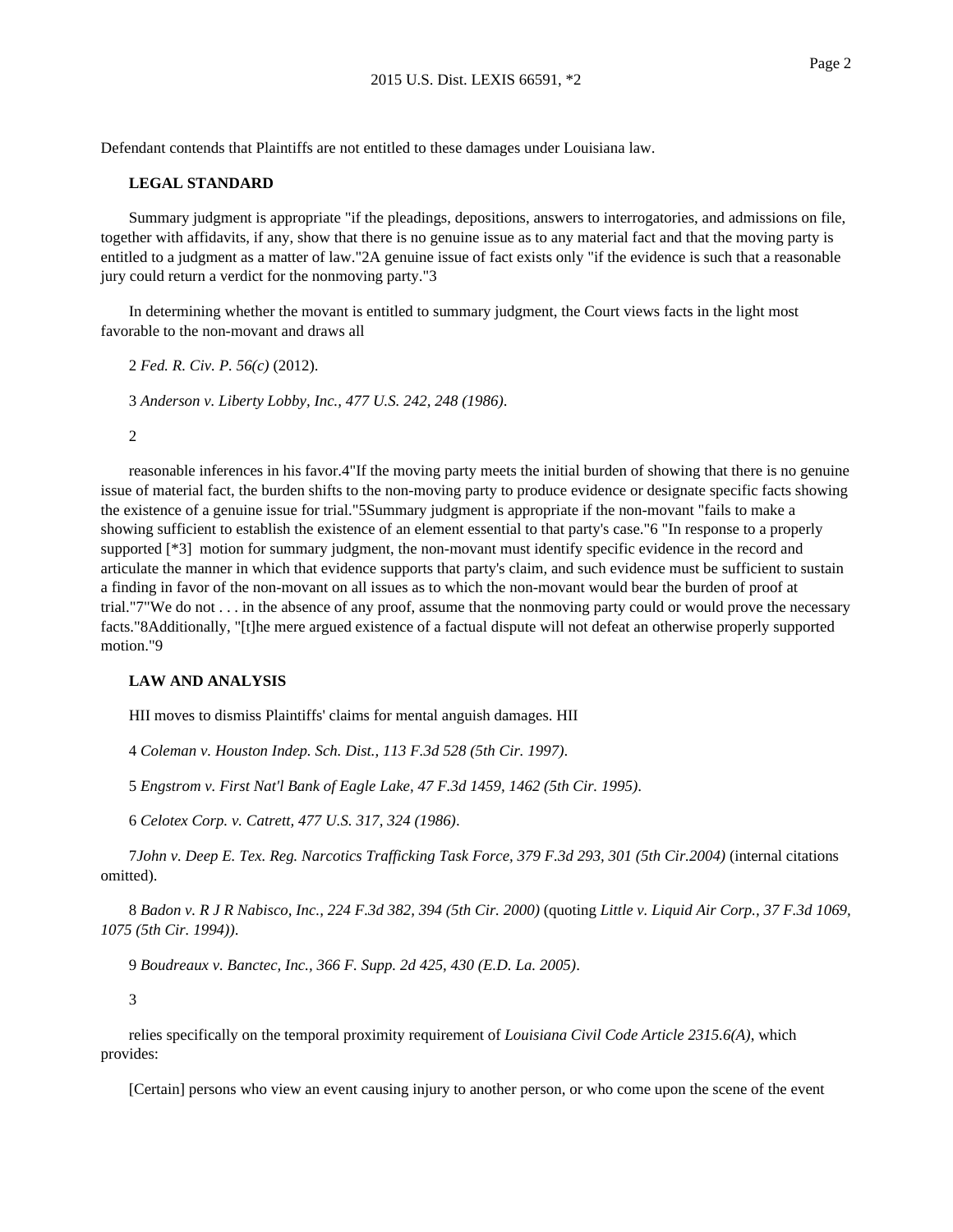soon thereafter, may recover damages for mental anguish or emotional distress that they suffer as a result of the other person's injury.

The primary issue in this Motion is whether the progression of Mr. Landry's mesothelioma is an injury-causing event within the meaning of Article 2315.6(A). [\*4] Plaintiffs do not contend that they came upon the scene soon after Mr. Landry's alleged exposure to asbestos. Rather, Plaintiffs argue that they suffered mental anguish from viewing the progression of Mr. Landry's mesothelioma and that this progression of the disease is the injury-causing event. The Court disagrees.

In *Lejeune v. Rayne Branch Hospital,* the Louisiana Supreme Court overruled prior law and recognized a cause of action for bystanders who witness the negligent infliction of injury on a third person to recover mental anguish damages under very limited circumstances.10To recover bystander or "*Lejeune*" damages: (1) the claimant must either view the accident or injury-causing event or come upon the scene soon after it has occurred and before substantial change in the victim's condition; (2) the direct victim of the traumatic injury must have suffered such harm that it can reasonably be expected that someone in the claimant's position would suffer serious mental anguish from the experience; (3) the claimant's emotional distress must be both reasonably foreseeable and

10 *556 So.2d 559, 569 (La. 1990)*.

4

serious; and (4) the claimant must have a sufficiently close relationship to the direct victim.11There is [\*5] no requirement that the claimant be physically injured or suffer physical impact in the same accident as the direct victim.12

The Louisiana Legislature codified the *Lejeune* ruling by enacting *Louisiana Civil Code Article 2315.6.13*Article 2315.6 is intended to compensate for the *immediate shock* of witnessing a traumatic event when the harm to the direct victim is *severe and apparent*, not to compensate for the anguish and distress that often accompany an injury to a loved one.14Recovery of damages for mental anguish has almost never been extended to one who observed the victim's suffering at a place other than where the injury-causing event occurred or at a time not *closely connected* to the event.15

Plaintiffs must satisfy all four requirements to recover bystander damages under Louisiana law. HII does not dispute the latter three requirements but contends that Plaintiffs fail to satisfy the first requirement. To satisfy the first requirement, Plaintiffs must prove that they viewed the injury causing event as it occurred or that they came upon the scene soon after and before substantial change in Mr. Landry's condition.

11 *Id*. at 570.

#### 12 *Id.*

13*Trahan v. McManus, 728 So. 2d 1273, 1278*. Plaintiffs assert that Article 2315.6 does not apply to their claims because Mr. Landry's asbestos [\*6] exposure occurred before its enactment and that plaintiffs' claim is therefore governed by the *Lejeune* decision. However, plaintiffs are not entitled to bystander damages under either Article 2315.6 or *Lejeune*.

14*Veroline v. Priority One EMS, 18 So.3d 1273, 1276* (quoting *Trahan, 728 So.2d at 1279*) (emphasis added); *Cole v. Celotex Corp., 599 So. 2d 1058, 1077 (La. 1992)*.

15*Trahan*, 728 So. 2d at 1279 (emphasis added).

5

The injury-causing event occurred when Mr. Landry was allegedly exposed to asbestos, not when the mesothelioma manifested itself.16Plaintiffs have not alleged or presented evidence that they were present when Mr. Landry was